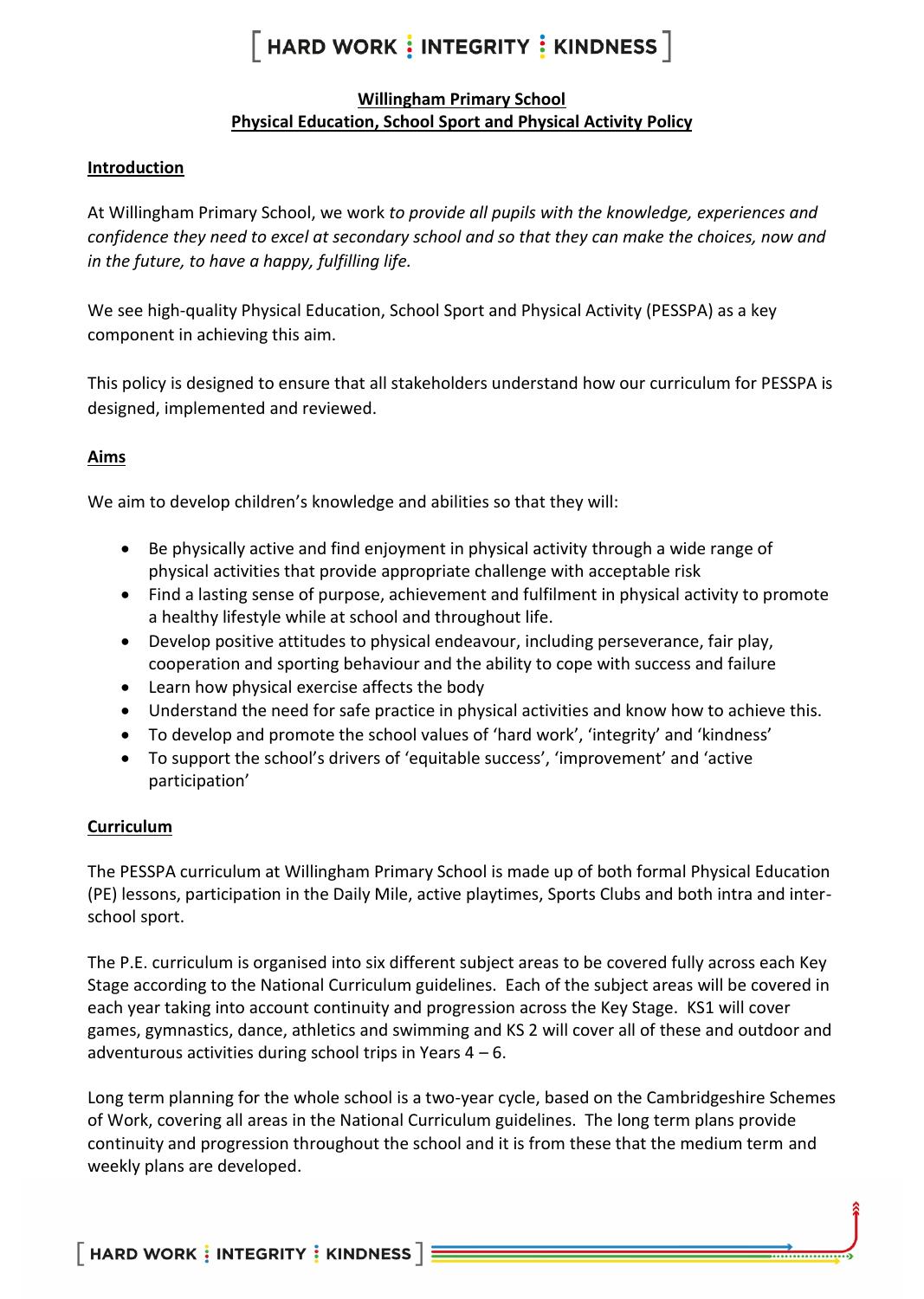### **Time allocation**

At Willingham Primary School, PESSPA is delivered throughout the whole day and incudes formal, PE lessons, the daily mile and active playtimes. Each child will participate in at least one hour of PESSPA each day and will have two formal P.E. curriculum lessons each week. PESSPA is rarely cancelled, but may be re-located or re-scheduled if the weather is inclement.

#### **Lesson Structure**

P.E. lessons should be taught in three phases;

- 1. Begin with a clear warm up, raising the heart-rate and stretching out muscles in preparation for the lesson. Activities should usually relate to the lesson to be taught.
- 2. The main lesson, with a clear learning objective and focus related to the relevant curricular unit.
- 3. Conclude with a cool down activity designed to lower the heart rate and stretch all muscles, but especially those primarily used.

The Cambridgeshire Schemes of work are developed to ensure a broad and balanced approach to P.E. and ensures that pupils have experience and practice of a wide variety of physical activities and sports. The scheme is organised into blocked units and provides age-appropriate learning that is progressive and aspirational.

Lessons within each block should be adapted by individual teachers to match the needs of their pupils. However, fidelity to the scheme must be maintained to ensure that pupils have equity of opportunity. Significant deviation from the Long -Term plan, must be discussed and agreed with the P.E. co-ordinator and the relevant Phase Leader before being implemented.

# **Early Years Foundation Stage**

The Early Years Foundation Stage will follow the physical development education as laid out in Development Matters\*. This forms part of a wider curriculum that encompasses both fine and gross motor skills development.

\*New Early Years Framework to be in place from September 2021, which will supersede Development Matters.

#### **Resources**

A wide range of resources are available to support the curriculum, including gymnastics and climbing apparatus, games and swimming equipment, athletics and sports day activities and a selection of teacher cards and resources for both Key Stages and the Foundation stage.

These are centrally stored in two cupboards in the new hall with swimming equipment stored in the changing room building next to the pool.

The co-ordinator has a copy of the Cambridgeshire and QCA Schemes of Work and TOPS cards are available at the appropriate Key Stage.

#### **Risk Assessment and Health and Safety**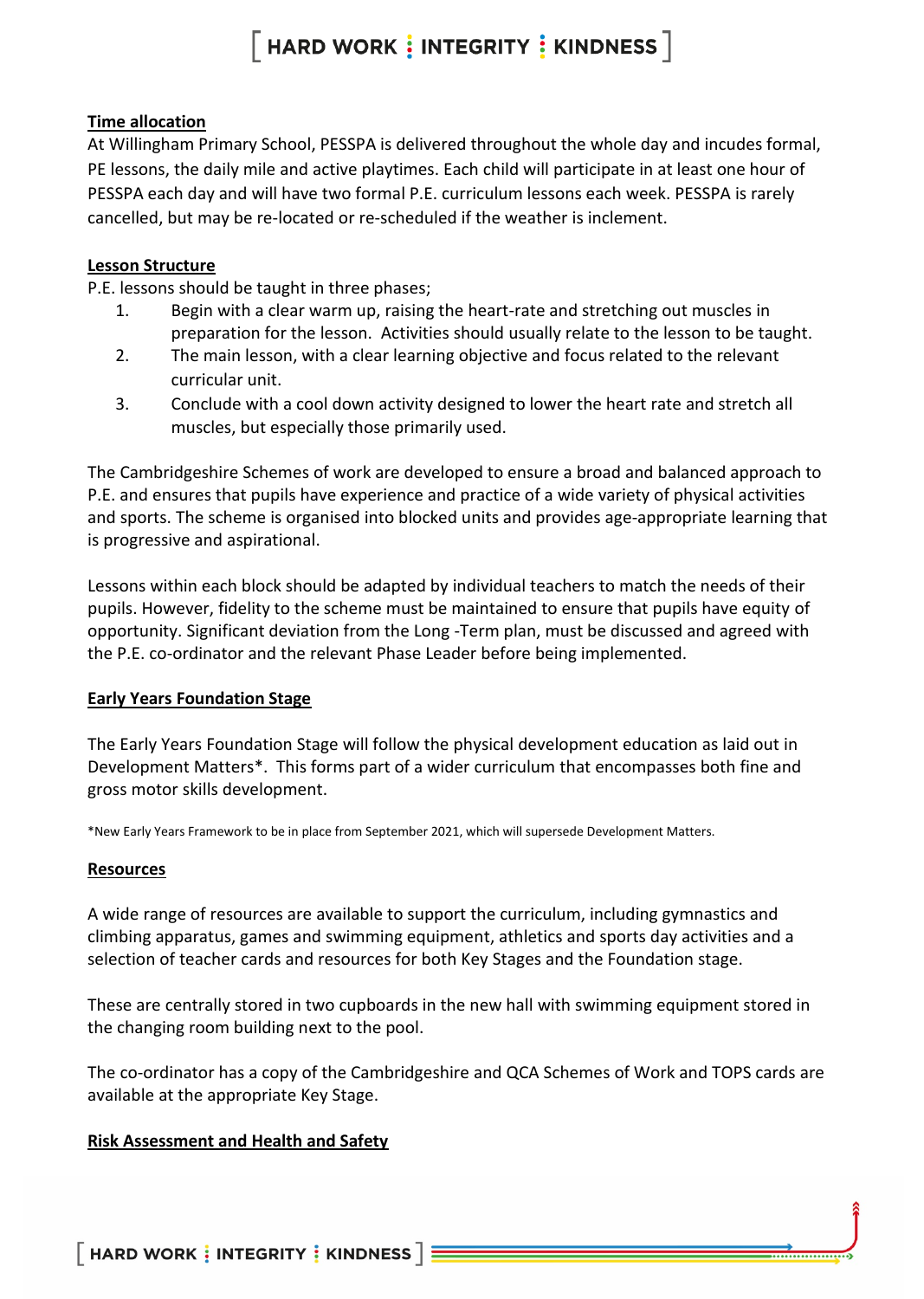Good PESSPA is achieved when a balance between appropriate challenge and acceptable risk is maintained and the likelihood of injury occurring is minimised.

Willingham Primary School follows guidance provided by the Association for Physical Education (AfPE), including in the formation of this policy. An up-to-date copy of the AfPE *Safe practice in PESSPA* guidance can be obtained from the P.E. Co-ordinator.

The following personal safety guidelines should be observed during P.E. lessons:

- 1. Teachers should be dressed appropriately when taking P.E.
- 2. Children should change for P.E. into clothing appropriate for the activity at hand. No plimsolls or trainers are permitted during apparatus lessons, except for medical reasons.
- 3. Weather appropriate clothing must be worn when doing P.E. outside.
- 4. All jewellery, including watches, rings, and earrings, should be removed before the commencement of the lesson.
- 5. All long hair should be tied back.

Children should be made aware of the following equipment safety guidelines:

- 1. The safe assembly, use and movement of all equipment within the lesson.
- 2. The appropriate types of activities associated with specific apparatus and equipment, and the reasons for this safe practice.
- 3. An immediate stop signal for use during all P.E. lessons.

Where children do not have a suitable P.E. kit for a lesson, the school will endeavour to provide an one-off kit to borrow. Where this becomes a persistent issue, the class teacher will contact the parents/carers to discuss. Where family circumstances mean that there are barriers to a pupil accessing appropriate kit, the school may provide this for a pupil. The Pupil Premium Grant may be used to finance this.

#### **Inclusion**

Willingham will provide a physical environment and resources to encourage all pupils to engage and participate in PESSPA activities, whilst at the same time respecting and valuing one another's individual differences. The P.E. curriculum is structured to provide equality of access and opportunity for all pupils regardless of background, gender or ability.

#### **Changing Provision**

Willingham Primary School aims to ensure dignity, decency and privacy for pupils, be it for reasons of physical development or other individual needs.

As the school lacks purpose built changing rooms for normal PE lessons, when changing for PESSPA, EYFS, KS1 and lower KS2 pupils will change together in their classrooms. Upper KS2 pupils will change in separate areas. Staff will remain present to ensure that children are safe at all times.

At Willingham Primary School there are separate, purpose-built changing rooms for swimming lessons. Pupils from Year 1 upwards will use these to get changed for swimming lessons.